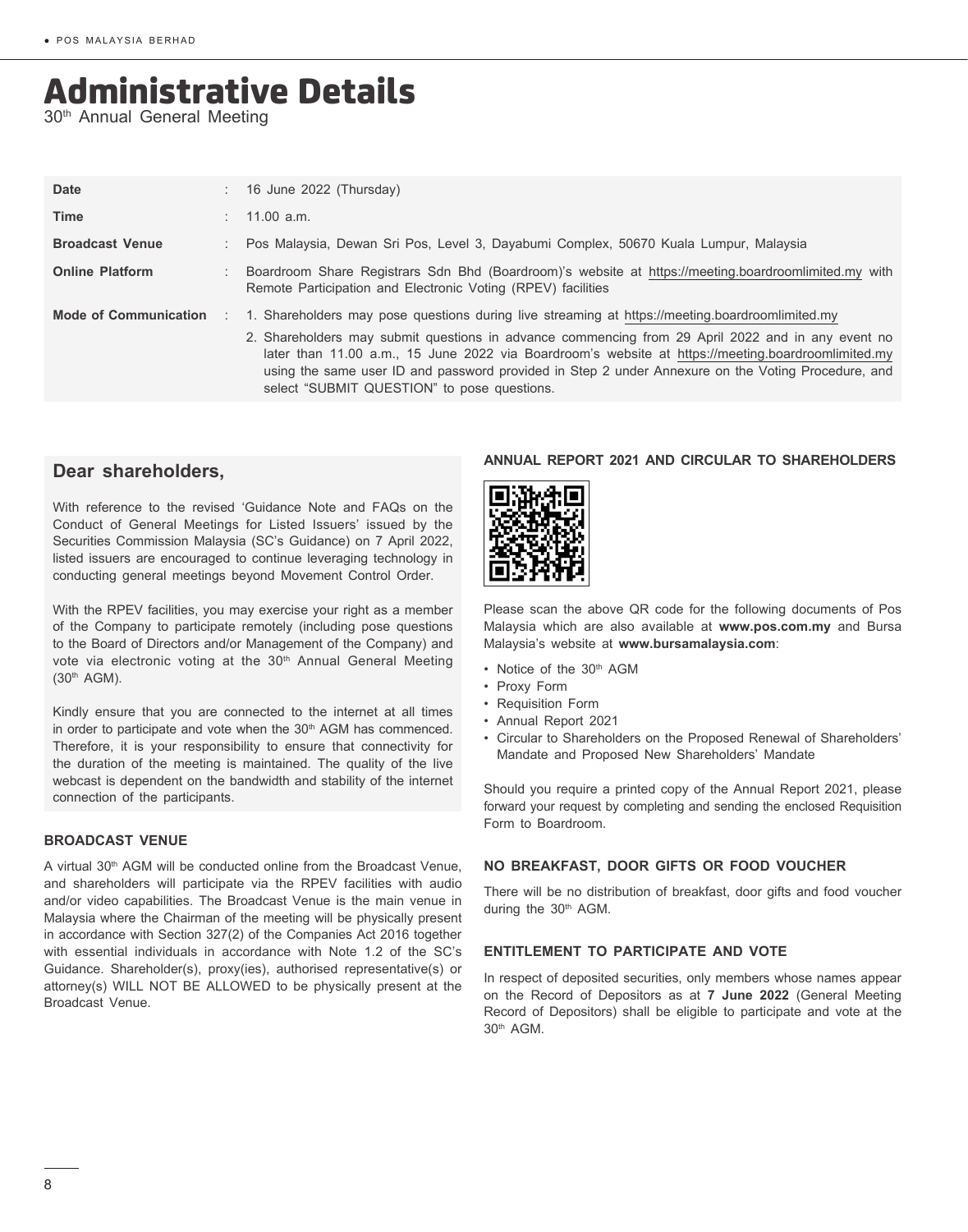#### **PROXY FORM**

- 1. Shareholders are encouraged to go online, participate, and vote at the AGM using RPEV facilities. If you are unable to attend the 30<sup>th</sup> AGM, you are encouraged to appoint a proxy or the Chairman of the Meeting as your proxy and indicate the voting instructions in the Proxy Form in accordance with the notes and instructions.
- 2. If you wish to attend the 30<sup>th</sup> AGM yourself, please do not submit any Proxy Form. You will not be allowed to attend the 30<sup>th</sup> AGM together with a proxy appointed by you.

#### **REVOCATION OF PROXY**

If you have submitted your Proxy Form prior to the AGM and subsequently decide to appoint another person or wish to participate in the live streaming of the 30<sup>th</sup> AGM by yourself, please write in to bsr.helpdesk@boardroomlimited.com to revoke the earlier appointed proxy not less than 24 hours before the time for holding the  $30<sup>th</sup>$  AGM or no later than Wednesday, 15 June 2022 at 11.00 a.m. Upon the revocation, your proxy(ies) will not be allowed to participate in the 30<sup>th</sup> AGM. In such an event, you should advise your proxy(ies) accordingly.

#### **LODGEMENT OF PROXY FORM**

- 1. The Proxy Form and/or documents relating to the appointment of proxy for the 30<sup>th</sup> AGM shall be deposited or submitted in the following manner not less than 24 hours before the time for holding the 30<sup>th</sup> AGM or no later than Wednesday, 15 June 2022 at 11.00 a.m. in accordance with the Company's Constitution:
	- (i) In hard copy form

The Proxy Form, Corporate Representative, Power of Attorney or other authority, if any, under which it is signed or a notarially certified copy of that power of authority shall be deposited at the office of the Share Registrar of the Company, Boardroom Share Registrars Sdn Bhd, 11<sup>th</sup> Floor, Menara Symphony, No. 5, Jalan Prof. Khoo Kay Kim, Seksyen 13, 46200 Petaling Jaya, Selangor Darul Ehsan or by fax to +603-7890 4670.

(ii) By Boardroom Smart Investor Portal

Online via the Boardroom Smart Investor Portal at https://investor.boardroomlimited.com, which is free and available to all individual Depositors. Kindly refer to the guidelines below to navigate through the portal:

#### **Step 1 – Register Online with Boardroom Smart Investor Online Portal (for first-time registration only)**

- (a) Access website https://investor.boardroomlimited.com
- (b) Click **Register** to sign up as a user.
- (c) Complete the registration and upload a softcopy of your MyKAD (for Malaysia) front and back or Passport (for non-Malaysia) in JPEG, PNG or PDF format.
- (d) Please enter a valid email address and wait for Boardroom's email verification.
- (e) Your registration will be verified and approved within one business day and an email notification will be provided.

#### **Step 2 – e-Proxy Lodgement**

(a) Login to https://investor.boardroomlimited.com using your User ID and Password above.

- (b) Select and click on **Corporate Meeting** Go to **"POS MALAYSIA BERHAD 30TH VIRTUAL ANNUAL GENERAL MEETING"** and click **Enter** .
- (c) Go to **"PROXY"** and click on **Submit eProxy Form**
- (d) Read and agree to the Terms & Conditions.
- (e) Enter your CDS account number and insert the number of securities.
- (f) Appoint your proxy(ies) or the Chairman of the AGM and enter the required particulars for your proxy(ies).
- (g) Indicate your voting instructions For, Against or Abstain, otherwise your proxy(ies) will decide your votes.
- (h) Review and confirm your proxy(ies) appointment.
- (i) Click **Submit**
- (j) Download or print the e-Proxy form acknowledgment.

#### *Note:*

*Please ignore Step 1 and proceed to Step 2 on e-Proxy Lodgement if you have signed up with Boardroom Smart Investor Online Portal.*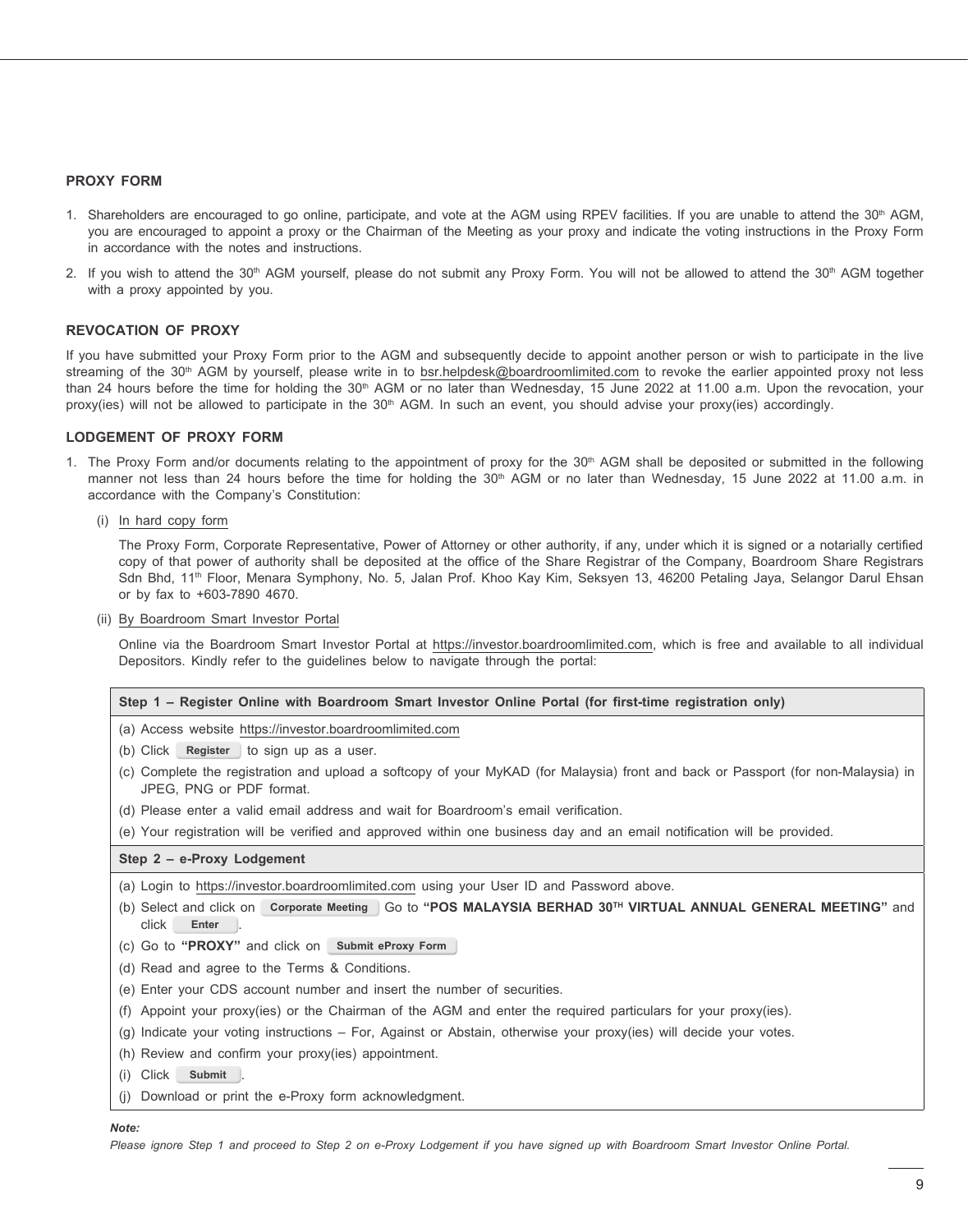# Administrative Details

30th Annual General Meeting

#### **VOTING PROCEDURE**

Please refer to the Annexure on the Voting Procedure prepared by Boardroom together with this Administrative Details.

#### **PROCEDURE OF THE 30TH AGM**

- (i) The Login User Guide for participation, posing questions and voting guide at the 30<sup>th</sup> AGM, will be emailed to you together with your remote access user ID and password once your registration for  $30<sup>th</sup>$  AGM has been approved.
- (ii) The Chairman and the Board of Directors will endeavour their best to respond to the questions submitted by the Shareholders which are related to the resolutions to be tabled at the live streaming of the 30<sup>th</sup> AGM, as well as financial performance/prospect of the Company.
- (iii) The  $30<sup>th</sup>$  AGM will start promptly at 11.00 a.m.
- (iv) The resolutions set out in the Notice of the  $30<sup>th</sup>$  AGM will be considered at the  $30<sup>th</sup>$  AGM and you will vote on these resolutions. You are able to view the Company's presentation slides via the live streaming.
- (v) Shareholders may proceed to cast votes on each of the proposed resolutions, to be tabled at the live streaming of the 30<sup>th</sup> AGM, after the Chairman has announced the opening of the poll on the resolutions. Shareholders are reminded to cast their votes before the poll is closed.
- (vi) No recording or photography of the live streaming of the 30<sup>th</sup> AGM proceedings is allowed without the prior written permission of the Company.
- (vii) You must ensure that you are connected to the internet at all times in order to participate and vote when live streaming of the 30<sup>th</sup> AGM has commenced. Kindly note that the quality of the live streaming is dependent on the bandwidth and stability of the internet connection at the location of the remote participants.

#### **COMMUNICATION GUIDANCE**

Shareholders are also reminded to refer to the Company's website and announcements at **www.pos.com.my** for any changes to the arrangements of the live streaming of the 30<sup>th</sup> AGM.

#### **ENQUIRIES FOR 30TH AGM**

(i) If you have any enquiry relating to the  $30<sup>th</sup>$  AGM, please contact the Investor Relations from Monday to Friday (except Public Holidays) between 8.30 a.m. to 5.30 p.m.:

**Sharul Nizam Bin Mohd Enggsa @ Hashim General Line: +603-2267 2267 Email: investor.relations@pos.com.my**

(ii) If you have any enquiry relating to RPEV, please contact Boardroom Helpdesk from Monday to Friday (except Public Holidays) between 9.00 a.m. to 5.30 p.m.:

**General Line: +603-7890 4700 E-mail: bsr.helpdesk@boardroomlimited.com**

#### **PERSONAL DATA PRIVACY**

By submitting an instrument appointing a proxy(ies) and/or representative(s) to participate and vote at the live streaming of the 30<sup>th</sup> AGM and/ or any adjournment thereof, a member of the Company:

- (i) consents to the processing of the member's personal data by the Company for:
	- processing and administration of proxies and representatives appointed for the live streaming of the 30<sup>th</sup> AGM;
	- preparation and compilation of the attendance lists, minutes and other documents relating to the AGM (which includes any adjournments thereto); and
	- the Company's compliance with any applicable laws, listing rules, regulations, codes and/or guidelines (collectively, the "Purposes").
- (ii) undertakes and warrants that he or she has obtained such proxy(ies)' and/or representative(s)' prior consent for the Company's processing of such proxy(ies)' and/or representative(s)' personal data for the Purposes.

#### *Note:*

*The term "processing" and "personal data" shall have the meaning as defined in the Personal Data Protection Act 2010.*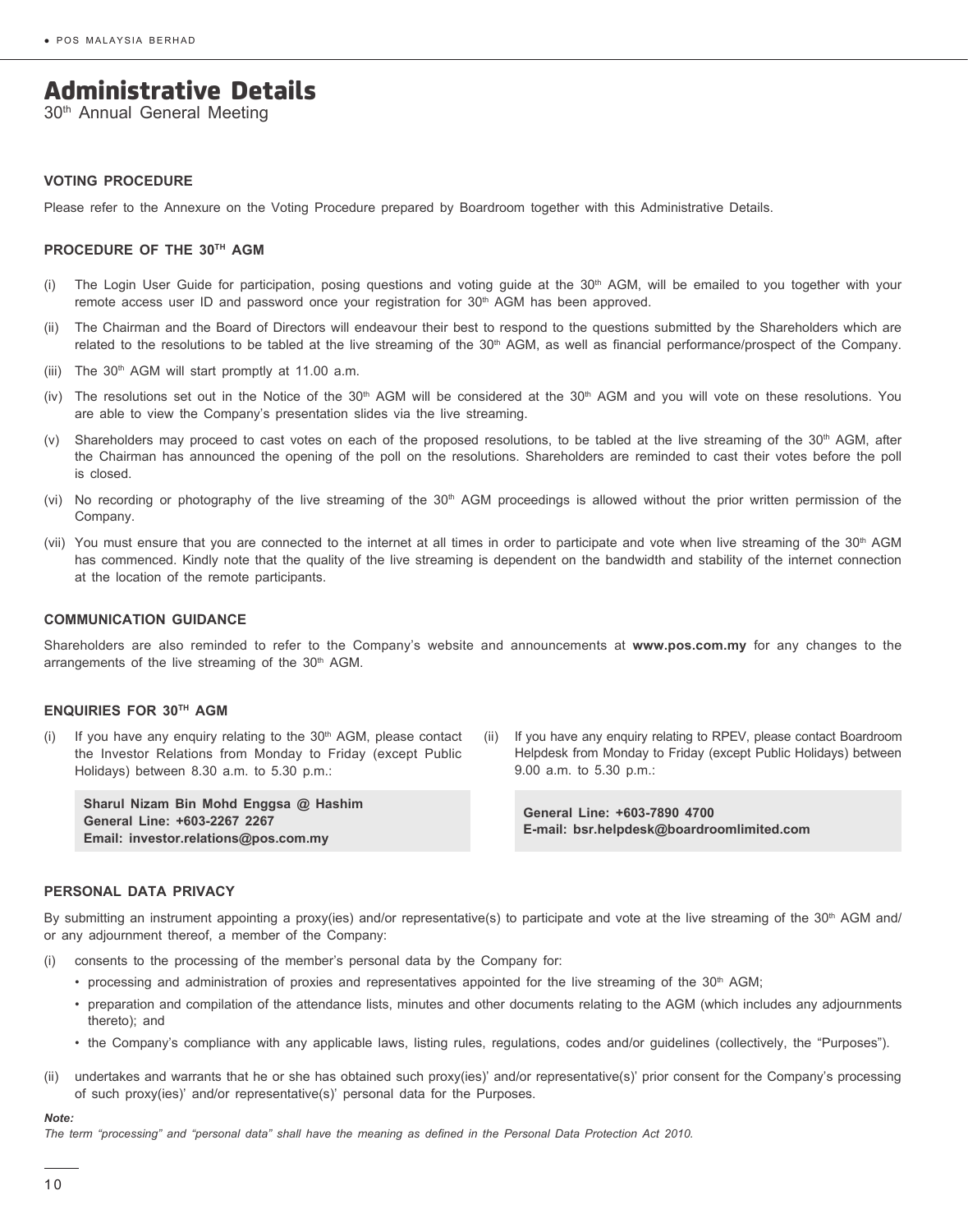#### **ANNEXURE ON THE VOTING PROCEDURE**

#### **POLL VOTING**

- 1. The voting will be conducted by poll in accordance with Paragraph 8.29A of Main Market Listing Requirements of Bursa Malaysia Securities Berhad. The Company has appointed Boardroom as Poll Administrator to conduct the poll by way of electronic voting (e-Voting) and SKY Corporate Services Sdn Bhd as Scrutineers to verify the poll results.
- 2. During the 30<sup>th</sup> AGM, the Chairman will invite the Poll Administrator to brief on the e-Voting housekeeping rules.
- 3. For the purposes of the  $30<sup>th</sup>$  AGM, the RPEV facilities will be carried out via the following voting devices:
	- (i) Personal smart mobile phones;
	- (ii) Tablets; or
	- (iii) Laptops.
- 4. There are two methods for members and proxies to vote:
	- (i) Use the QR Scanner Code provided in the email notification; or
	- (ii) Access using the website URL https://meeting.boardroomlimited.my
- 5. Members and proxies can login immediately after registering their attendance, but polling will only commence after the Chairman announces opening of the polls, and will remain open until such time when the Chairman announces the closure of the poll.
- 6. Once voting has been opened, the polling icon  $\prod$ , will appear with the resolutions and your voting choices.
	- To vote simply select your voting direction from the options provided. A confirmation message will appear to show your vote has been received.
	- To change your vote, simply select another voting direction.
	- If you wish to cancel your vote, please press "Cancel".
- 7. The Scrutineers will verify the poll result reports upon closing of the poll voting session by the Chairman. The Scrutineers will pass the poll results to the Chairman thereafter and the Chairman will declare whether the resolutions put to vote were successfully carried or not.

#### **REMOTE PARTICIPATION AND ELECTRONIC VOTING**

- 1. Please note that the RPEV facilities are available to:
	- (i) Individual member;
	- (ii) Corporate shareholder;
	- (iii) Authorised Nominee; and
	- (iv) Exempt Authorised Nominee
- 2. You will be able to view a live webcast of the 30<sup>th</sup> AGM proceedings, pose questions to the Board of Directors, and submit your votes in real-time whilst the meeting is in progress.
- 3. Kindly follow the steps below on how to request for login ID and password.

#### **Step 1 – Register Online with Boardroom Smart Investor Online Portal (for first-time registration only)**

- Access website https://investor.boardroomlimited.com
- Click **Register** to sign up as a user.
- Complete registration and upload softcopy of MyKAD (front and back) or Passport in JPEG, PNG or PDF format.
- Please enter a valid email address and wait for Boardroom's email verification.
- Your registration will be verified and approved within one business day and an email notification will be provided.

#### *Note:*

Please ignore Step 1 and proceed to Step 2 on e-Proxy Lodgement if you have signed up with Boardroom Smart Investor Online Portal. Submit a request *for Remote Participation user ID and password.*